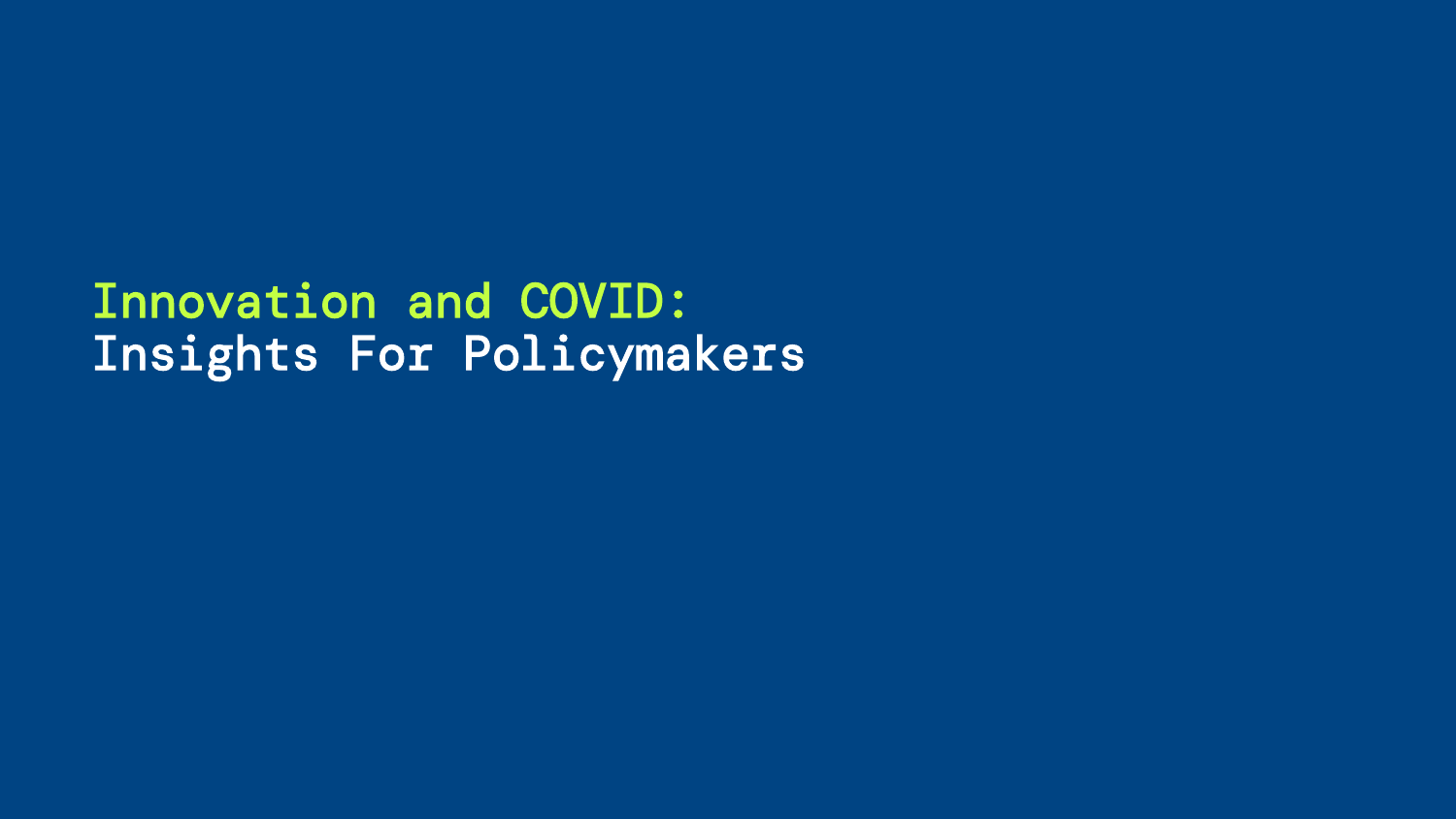Innovation during the COVID pandemic was accelerated by certain enabling policies and actions. By applying lessons learned, policymakers can support the ongoing COVID response and enhance future pandemic preparedness.

IP was an important enabler of the pandemic response. Alongside patent protection, trade secrets protection has been crucial. Systems for IP protection support the development and commercialization of new health technologies – especially during a crisis.

Innovators had a range of innovative tools and technologies to apply to the COVID response when the pandemic hit. IP had supported investments in their development.

Extensive technology and know-how transfer occurred, especially during the phase of establishing and scaling manufacturing capacity. IP facilitates tech transfer.

Collaboration and knowledge-sharing provided a foundation for rapid innovation in response to the crisis. IP enabled innovators to share IP assets with less risk of misappropriation.

At every stage of development of COVID vaccines and other solutions, significant investments were required. IP protection helped to enable such investments, whether in relation to product innovation, regulatory approval, scaling production, or distribution.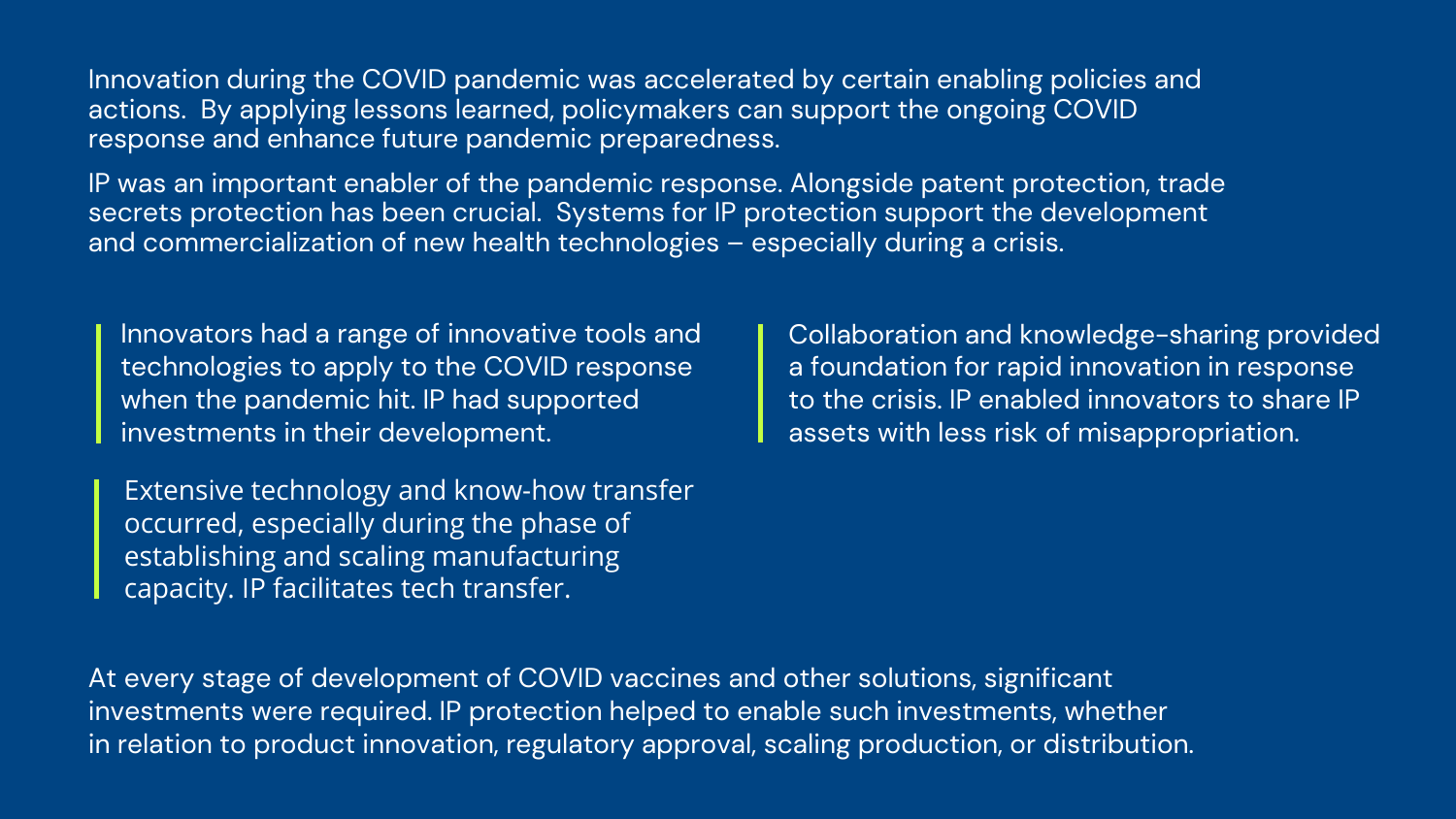## Some IP assets relevant to the COVID response were licensed by the public sector research institutes to the private sector. One example is the mRNA platform. This underlines the need for policy frameworks for public-private collaboration.

Some have called for removing IP. This would have made it impossible in the case of COVID to innovate so quickly, by making knowledge and technology sharing unduly risky. It would also have made it more difficult to establish distributed manufacturing networks, which require tech transfer.

Other types of policies also affected the COVID response. Government support, whether financial support or cooperation with innovators to expedite regulatory approval without compromising safety and quality, accelerated the response. In contrast, some policies, such as export restrictions, interfered with the operation of efficient value chains and should be re-examined.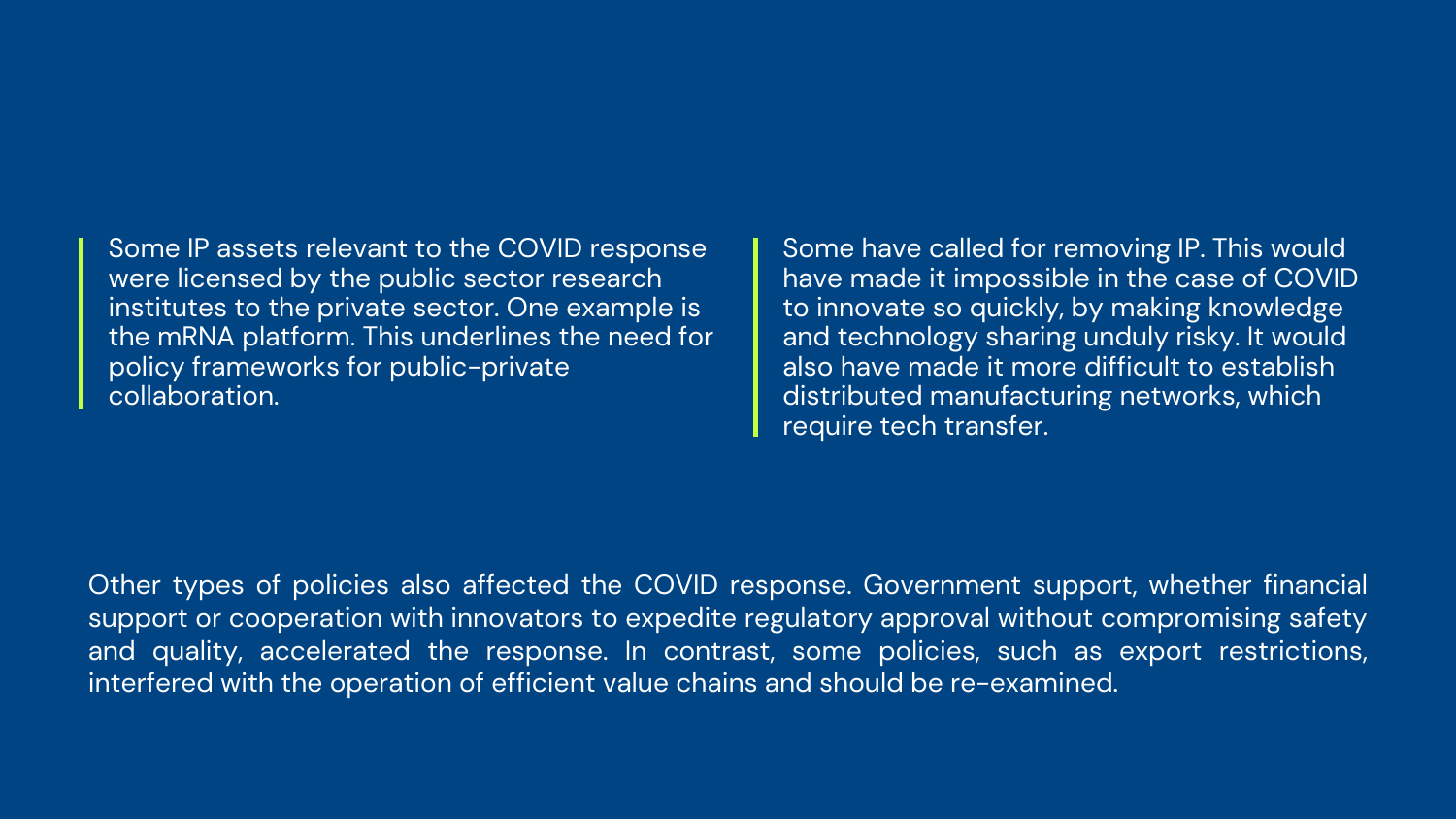The pandemic response required collaboration and knowledge-sharing for urgent and rapid progress. IP protection made this possible.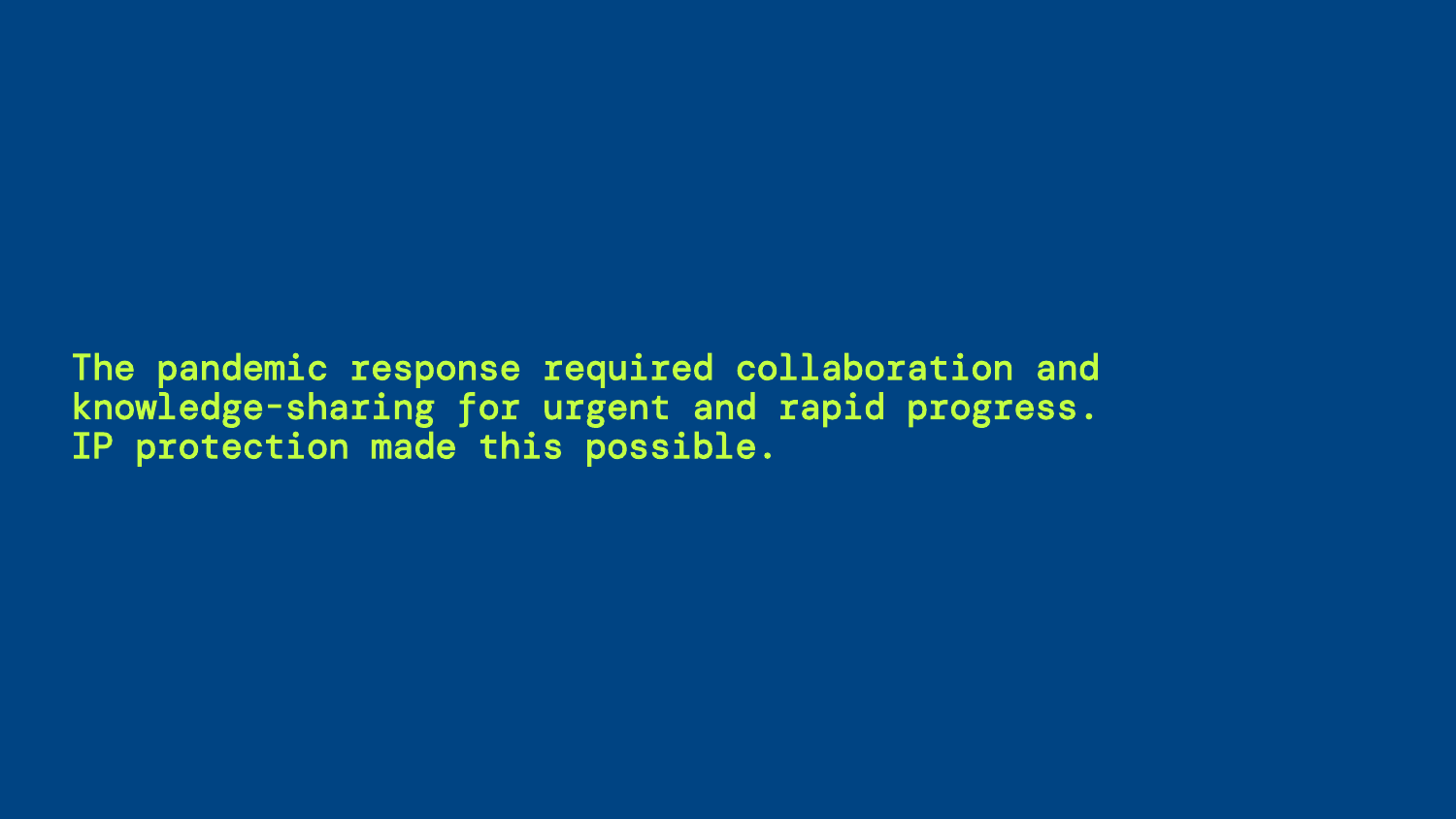Innovators rapidly came together to share their technologies and knowledge, working together to develop new diagnostics, vaccines, and therapeutics and to test existing solutions for relevance to COVID.

They worked with partners, knowing their IP assets would not be misappropriated thanks to contracts and IP protection. They had confidence that their business would exist on the other side of the pandemic.

Sharing trade secrets - often the highest value IP assets – was especially risky. Trade secrets protection and a culture of innovation that respects IP helped to enable such sharing.

All stages of getting new COVID solutions to society required collaboration: from innovation to manufacturing and distribution. In-house resources and capacity were simply not adequate to address the urgent global need and, especially, to manufacture enough doses quickly.

There are many examples of collaboration in the report including Pfizer and BioNTech, Oxford and AstraZeneca, J&J and Merck & Co.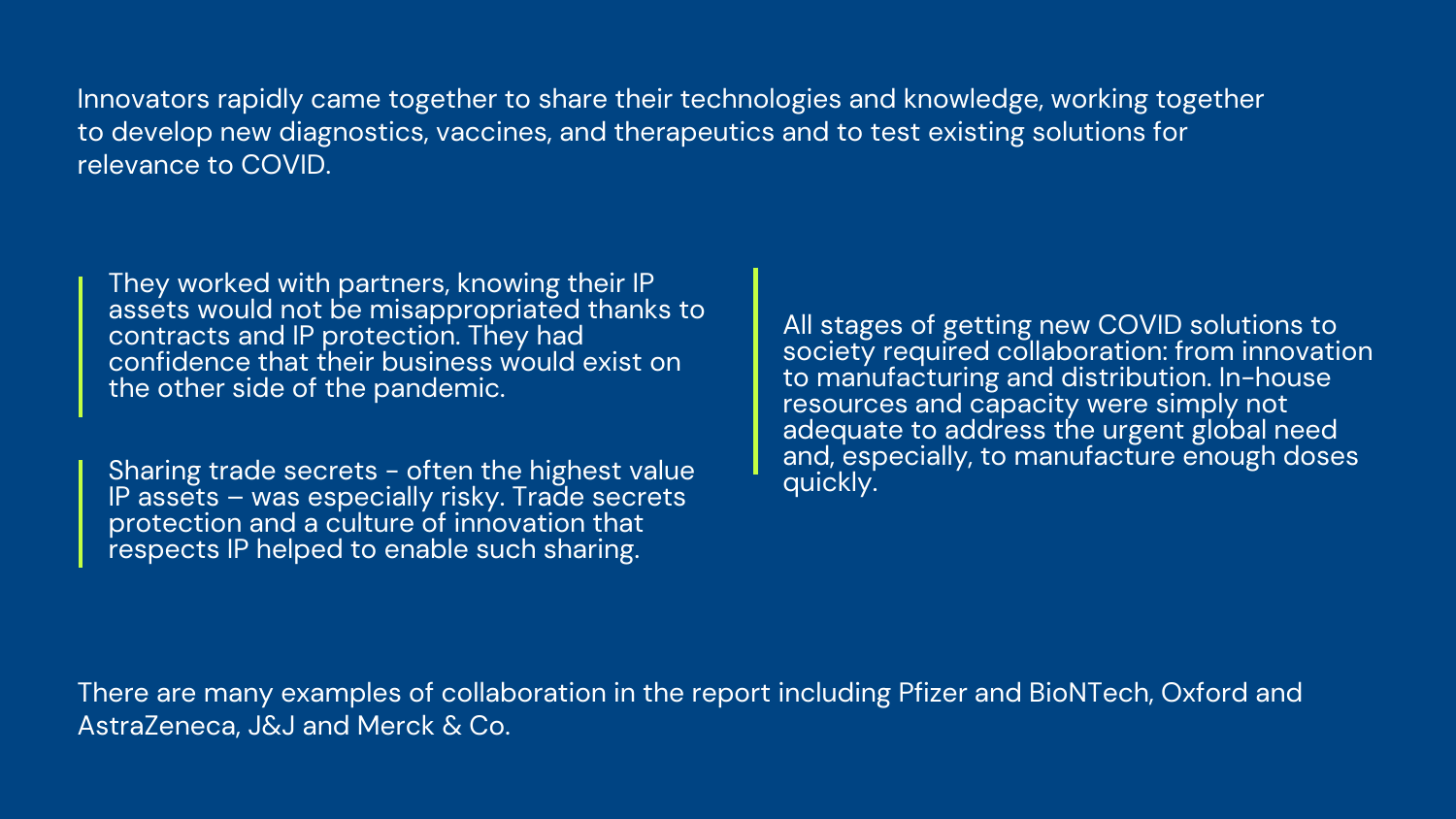

## 66

*No one party can do everything. No one entity has all the tech to bring to bear to solve a problem like COVID. It has taken a tremendous amount of collaboration. And IP has really facilitated collaboration. It allowed parties to share information freely, knowing there are frameworks to protect that information.*  **"** 

**Matt Pugmire** Assistant General Counsel*, Pfizer*